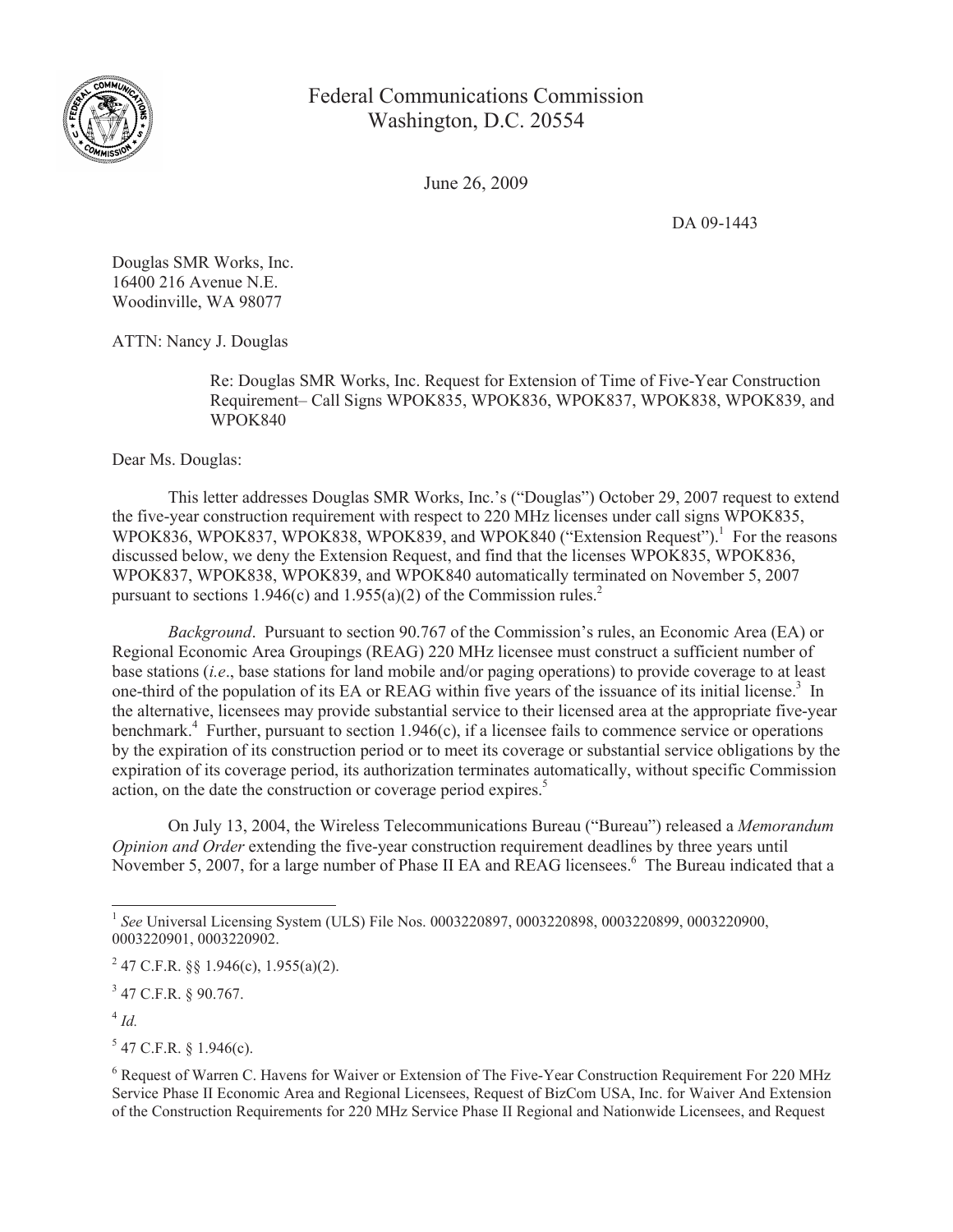three-year extension would be sufficient time for the 220 MHz licensees to construct their systems using available or soon to be developed equipment. The Bureau found that the public interest would be served by allowing additional time for licensees to consolidate licenses, develop new technologies, or take advantage of the technical flexibility provided in the 1997 restructuring of the 220 MHz service rules that has enabled entities to provide a variety of services, including fixed data applications.<sup>7</sup>

In her Extension Request, Douglas states that "not much [equipment] is available and what is available is 15 years old, used and in unknown condition," and concludes that, because "the industry has changed so much, that there is no one available to do repairs or to construct these sites."<sup>8</sup> Douglas also states that she has been informed by the manufacturers that new 220 MHz equipment will be available sometime in 2008 and that "with new equipment not being available to me, it is beyond my control," and "impossible for me to comply with your construction/coverage requirements."<sup>9</sup>

*Discussion.* Section 1.946 of the Commission's rules provides that an extension of time to meet construction requirements "may be granted if the licensee shows that failure to meet the construction or coverage deadline is due to involuntary loss of site or other causes beyond its control."<sup>10</sup> Section 1.946 also specifies circumstances where an extension will not be granted, such as "a failure to obtain financing, or to obtain an antenna site or to order equipment in a timely manner."<sup>11</sup> The extension standard must be applied in consideration of section 309(j) of the Communications Act, as amended, which states that the Commission shall include performance requirements to ensure prompt delivery of services, to prevent stockpiling and warehousing of spectrum by licensees, and to promote investment and deployment of new technologies and services.<sup>12</sup>

We find that Douglas has not made a sufficient showing to justify a further extension of time to construct call signs WPOK835, WPOK836, WPOK837, WPOK838, WPOK839, and WPOK840. We note that the Bureau, in previously providing regulatory relief for a substantial number of 220 MHz licensees, stated that there were several factors that would result in use of the subject licenses in the near term.<sup>13</sup> While many licensees have taken advantage of this relief to meet applicable construction requirements and are providing service in the public interest, Douglas, after holding her licenses for nearly eight years when the further extension request was filed, has failed to provide any service to the

<sup>8</sup> Extension Request at 1.

9 *Id*.

 $10$  47 C.F.R. § 1.946(e)(1).

 $11$  47 C.F.R. § 1.946(e)(2).

<sup>12</sup> *See* 47 U.S.C § 309(j)(4)(B).

<sup>13</sup> *See MO&O* at  $\P$  16-18. Specifically, in extending the prior build-out deadline by three years, the Bureau cited comments in the record indicating that new digital equipment could be developed in the near term; the fact that some licensees were aggregating multiple 5 kHz channels to utilize 12.5 kHz equipment available in the band; and the flexibility provided in the 1997 restructuring of the 220 MHz service rules that enabled entities to provide a variety of services, including fixed data applications. *Id*. *See also* Amendment of Part 90 of the Commission's Rules to Provide for the Use of the 220-222 MHz Band by the Private Land Mobile Radio Service, PR Docket No. 89-552, Implementation of Sections 3(n) and 332 of the Communications Act, Regulatory Treatment of Mobile Services, GN Docket No. 93-252, Implementation of Section 309(j) of the Communications Act – Competitive Bidding, PP Docket No. 93-253, *Third Report and Order; Fifth Notice of Proposed Rulemaking*, 12 FCC Rcd 10943 (1997) (*Third Report and Order*).

of Cornerstone SMR, Inc. for Waiver of Section 90.157 of the Commission's Rules, *Memorandum Opinion and Order*, 19 FCC Rcd 12994 (WTB 2004) (*MO&O*).

 $<sup>7</sup> MO&O$  at ¶ 17.</sup>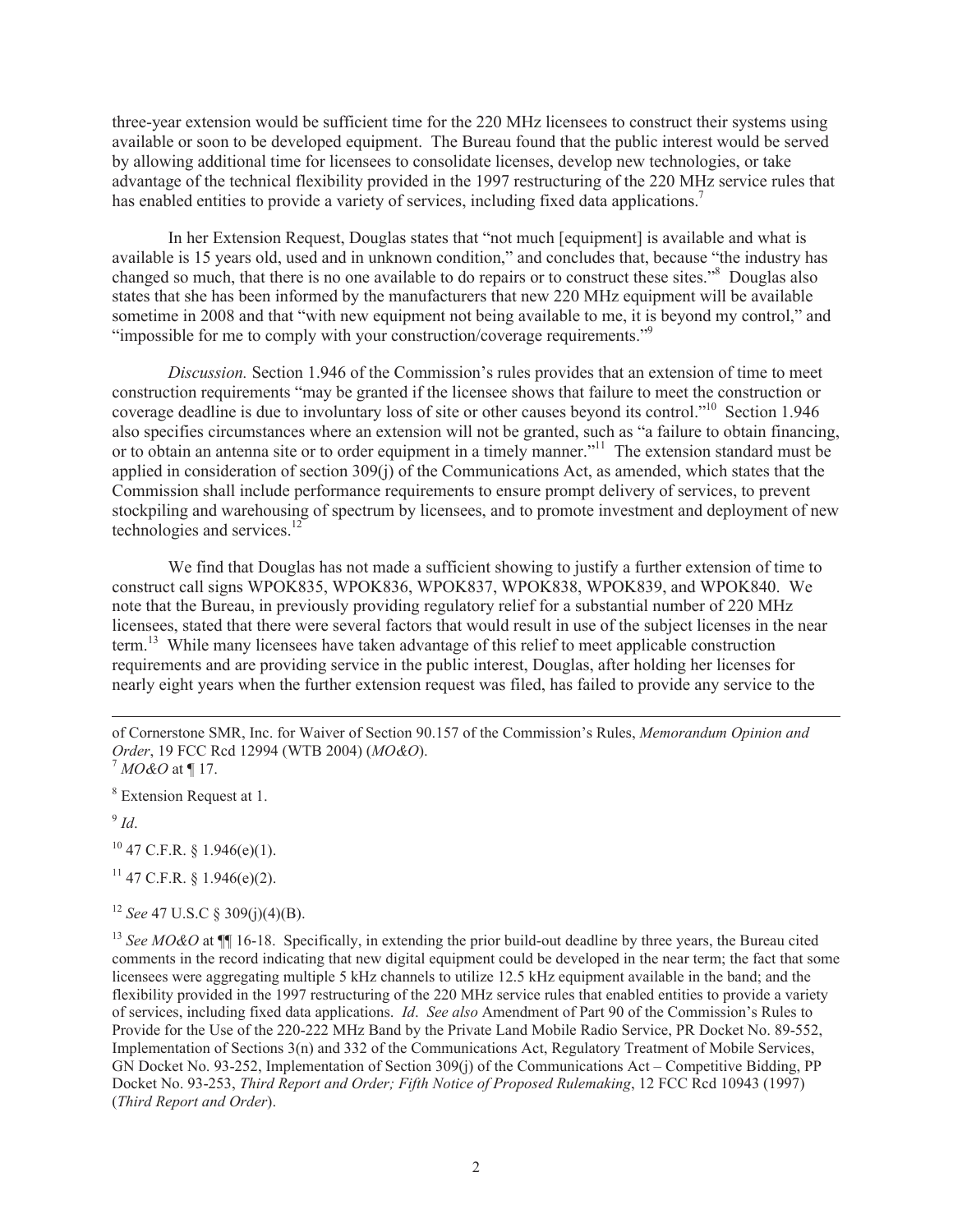public. Rather, Douglas has made a business decision to seek further regulatory relief in lieu of deploying available equipment. We find that there have been significant deployments in the 220 MHz, particularly data systems, and a search of the Commission's equipment database indicates that a variety of equipment has been approved for the 220 MHz service, including several new authorizations since the 2004 regulatory relief was granted. In contrast, there has been no initiation of service in the 900 MHz Multilateration Location Monitoring Service (M-LMS), where the Bureau recently extended licensee construction deadlines based on a complete lack of available equipment.<sup>14</sup>

The Commission has consistently found that licensee business decisions are not circumstances beyond the licensee's control and are not the basis for regulatory relief.<sup>15</sup> Prior to the 220 MHz auctions, the Commission stated that "[t]he Commission makes no warranties about the use of this spectrum for particular services. Applicants should be aware that a Commission auction represents an opportunity to become a Commission licensee in this service, subject to certain conditions and regulations. A Commission auction does not constitute an endorsement by the Commission of any particular services, technologies, or products, nor does a Commission license constitute a guarantee of business success. Applicants should perform their individual due diligence before proceeding as they would with any new business venture."<sup>16</sup>

We find that Douglas has made certain business decisions relating to the use of the licenses and that the failure to timely construct call signs WPOK835, WPOK836, WPOK837, WPOK838, WPOK839, and WPOK840 is not the result of circumstances beyond her control. We also find our action today to be consistent with our treatment of licensees in the 218-219 MHz service where regulatory relief was initially granted based on equipment difficulties. In those cases, the licensees' further requests for extended relief were denied based in part on the determination that the licensees made business decisions to not initiate service notwithstanding the availability of equipment.<sup>17</sup>

For the reasons discussed above, we deny Douglas's Extension Request. Accordingly, call signs WPOK835, WPOK836, WPOK837, WPOK838, WPOK839, and WPOK840 automatically terminated on November 5, 2007, for failure to meet the construction requirements set forth in section 90.767 of the

<sup>&</sup>lt;sup>14</sup> Requests of Progeny LMS, LLC and PCS Partners, L.P., Waiver of Multilateration Location Monitoring Service Construction Rules, *Order*, DA 08-2614 (WTB 2008).

<sup>15</sup> *See*, *e.g*., Redwood Wireless Minnesota, LLC, Order, 17 FCC Rcd 22416 (WTB CWD 2002) (construction delays resulting from business disputes were exercise of business judgment and were not outside Petitioner's control); Eldorado Communications LLC, *Order*, 17 FCC Rcd 24613 (WTB CWD 2002) (licensee's determination to initially deploy TDMA system and subsequently to adopt GSM with months remaining before construction deadline was business decision within its control); Bristol MAS Partners, *Order*, 14 FCC Rcd 5007 (WTB PSPWD 1999) (equipment installation or delivery not delayed for some unique reason and licensee failing to obtain equipment was business decision); AAT Electronics Corporation, 93 FCC 2d 1034 (1983) (decision not to market service aggressively because of equipment uncertainties is within licensee's control); Business Radio Communications Systems, Inc., 102 FCC 2d 714 (1985) (construction delay caused by zoning challenge not a circumstance beyond licensee's control); Texas Two-Way, Inc., 98 FCC 2d 1300 (1984), *aff'd sub nom*., Texas Two-Way, Inc. v. FCC, 762 F.2d 138 (D.C. Cir. 1985) (licensee is responsible for delay resulting from interference caused by construction adjacent to construction site because site selection was an independent business decision).

<sup>16</sup> *Third Report and Order*, 12 FCC Rcd at 10953 ¶ 19.

<sup>17</sup> *See*, *e.g*., Letter dated May 31, 2005 from Katherine M. Harris, Deputy Chief, Mobility Division, Wireless Telecommunications Bureau, to Buddy C. Stanley, ITV, Inc., 20 FCC Rcd 9548, *recon den*., Application of ITV, Inc., *Memorandum Opinion and Order*, 22 FCC Rcd 1908 (WTB CWD 2007); Letter dated January 31, 2007, from Thomas P. Derenge, Deputy Chief, Mobility Division, Wireless Telecommunications Bureau, to Stephen E. Coran, Esquire, counsel for U.S. Telemetry, 22 FCC Rcd 1921 (WTB MD 2007).